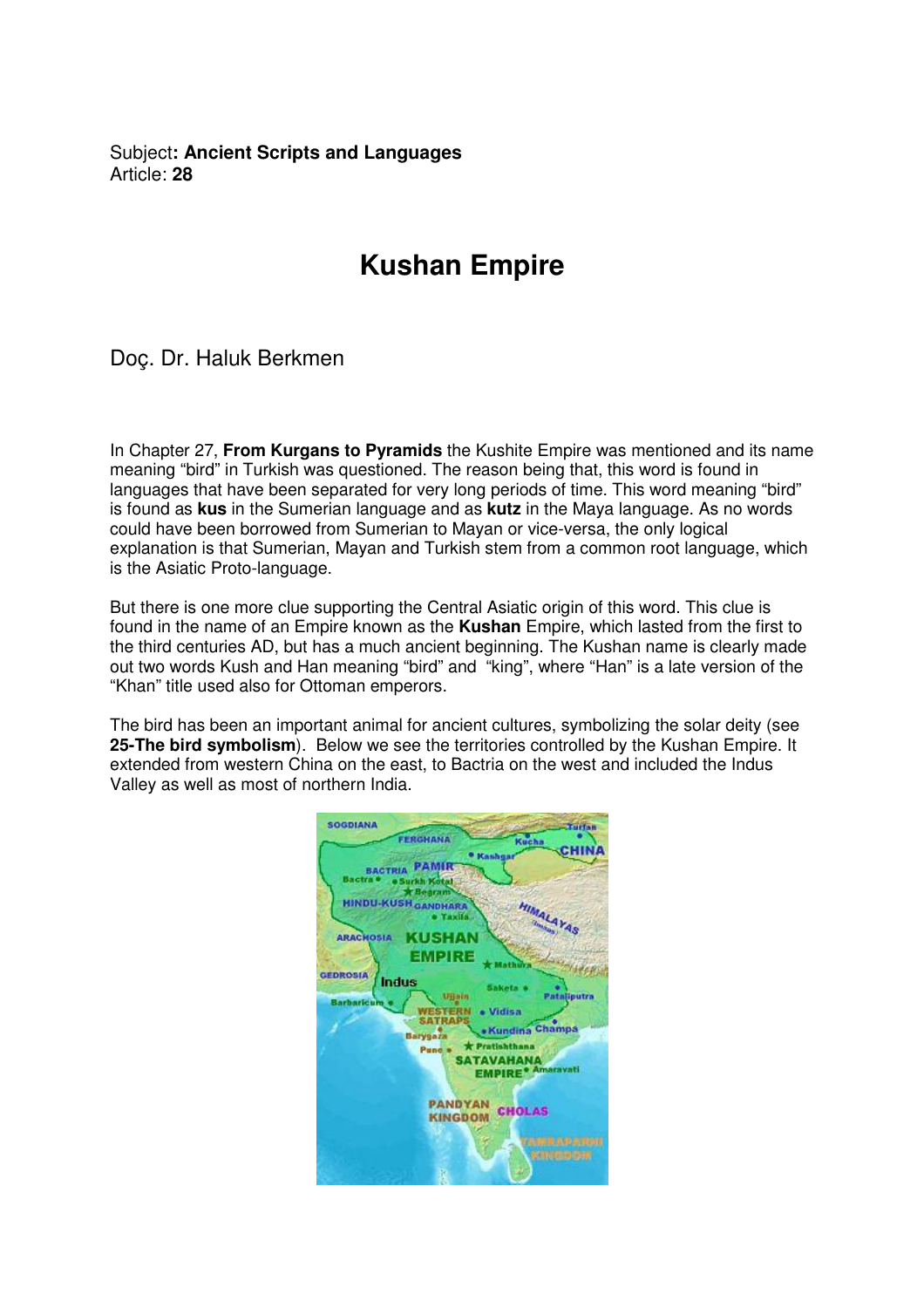In the name of the **Hindu-Kush** Mountains (shown on the map) we can still find the connection between Hind (ancient India) and Kush (the Kushan Empire). The Kushan Empire included important cultural centers such as Belh (Bactra), Kashgar, Kucha, Turfan and the capital city Ghandara. The northern region of the ancient Kushan Empire is defined nowadays as BMAC (see Chapter 16, **The south-west expansion**). This vast region has been the land of the Saka (As-Okh / Scythians), the Sarmatians, the Kushans and the Alans.

The people forming the Kushan Empire were descendents of the Central Asiatic **Yueh-chi** or **Yuezhi** tribes who were nomads traveling long distances. They even went up to the northeastern regions of Asia for fur trading. There are numerous theories about the derivation of the name Yuezhi. My own interpretation is that these Asiatic people defined themselves as "superior", a word pronounced as **Yuedje** in Turkish. This meaning is quite possible considering that the difficult phoneme "dje" -not found in Chinese- has been replaced, most probably, by the "zhi" sound, which is quite common in Chinese.

There are several statues found in Ghandara indicating the dressing style of the Kushan rulers. In the pictures below we see two such examples where the right arm has been left uncovered. Luc Kwanten says the following about this dressing habit (1):

## **Uighur representations of Buddhist saints, like the Chinese, are always clothed, whereas in the Gandhara style, at least one of the shoulders is naked.**

This dressing style has already been identified among the Sumerian, the Indus Valley kings and the spiritual leader of present Tibet (see Chapter 17, **The Indus Valley script**).



**Statues of Ghandara** 

An important Kushan ruler is known under the name Mahasena Huvishka (circa 155 to 187 AD). The coin shown below belongs to this king, but the letters stamped on the coin do not agree with either Mahasena or Huvishka. I tried to read the stamped name with the help of the ancient Turkish (Orhun) letters, as shown below-right.